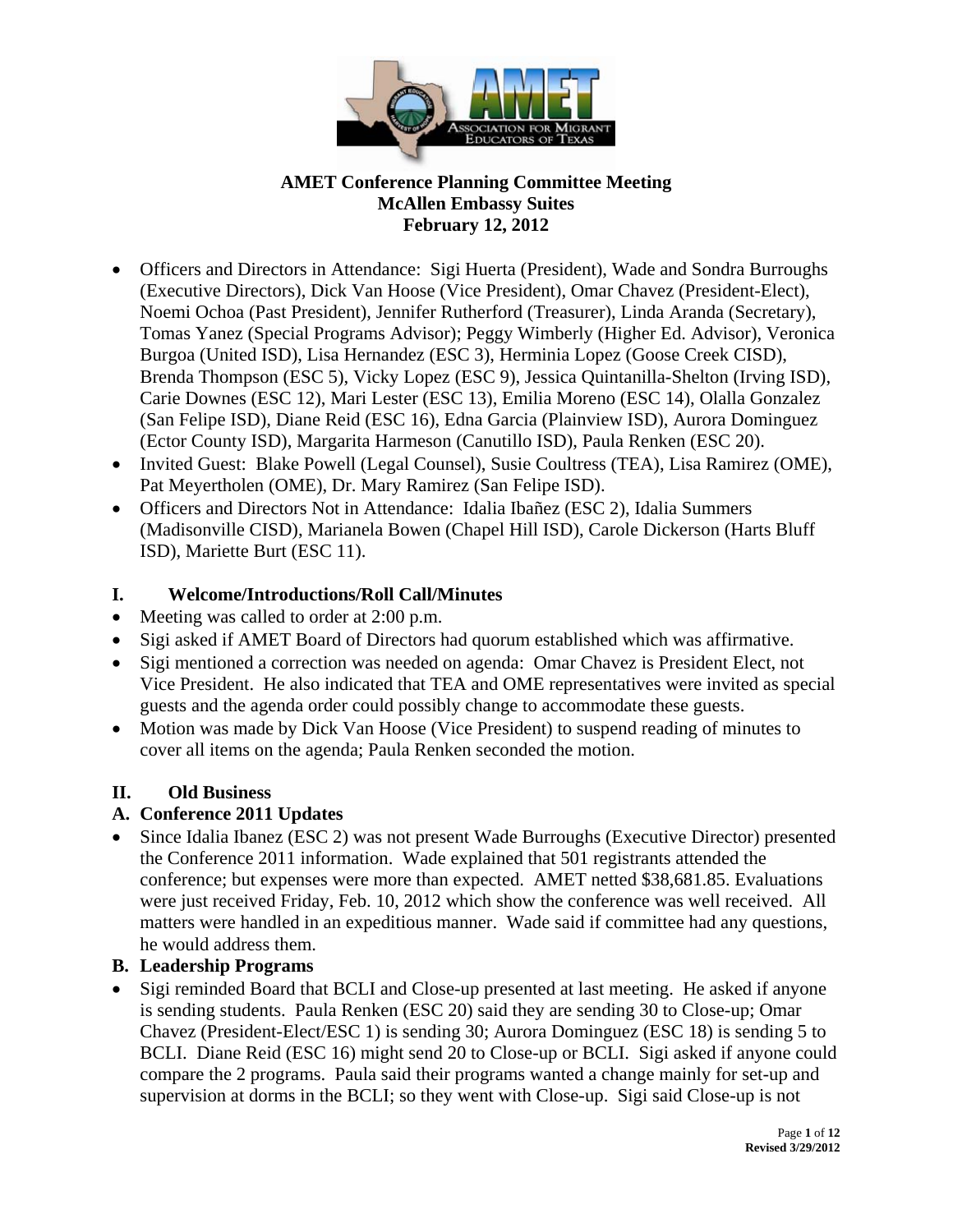

migrant specific and students met students from all around the country. Omar has used both and when evaluating the costs, Close-up is less expensive; he saved \$30,000. Paula said the difference is more than likely due to cost for flights which the ESC or LEA would have to pay. Chaperoning issues was another concern and Close-up has more supervision than BCLI. BCLI is having a special this year but they can't beat the cost of Close-up. Texas Migrant Interstate Program (TMIP) is still paying for 15 children to attend BCLI. He still doesn't know if all 3 ESCs will be sending 15 students yet. Lisa Ramirez (OME) has also offered to meet our students in Washington D.C. Dick Van Hoose(VP) asked why TEA questions a district sending students to Close-up or BCLI if they support it by approving it as allowable expense on application.Omar Chavez (ESC 1) sends students and doesn't have an issue with TEA. Dick has sent students from Lorenzo ISD by using Education First (EF) Tours but some of the districts in his area were denied. Sigi asked Peggy Wimberly (UT) if students that participate in BCLI can complete a US History or Government course when they return to get credit so a summer enrollment may be included. It could be that they also do the same for Close-up. Dick has gone with EF Tours and if they need to modify their trips to match the program offered through BCLI, they would. Edna Garcia (ESC 17) indicated that Lorenzo de Zavala School in Austin also has a similar program but it is cost prohibitive. She mentioned that TEA denied approval on the NCLB consolidated application indicating that the expenses were not reasonable or necessary. Sigi said we need to question Susie Coultress from TEA and Lisa Ramirez from OME as to this issue.

- Aurora Dominguez (ESC 18) said that Close-up has a program for immigrants and migrants this year. Dick said his TEA negotiator told him LEAs do not have to request this type of trip on application. Paula Renken (ESC 20) pays for half of the expenses with TIC-SSA funds and other half from the ESC Grant funds as a college readiness item.
- Mari Lester (ESC 13) said the BCLI and Close-up programs are the same with the exception of the flight arrangements; Sigi called airport and they would charge \$75/student for arrangements. Paula Renken (ESC 20) said Close-up also allows substitutions right up to the day they leave and waives costs for making arrangements.

#### **C. Insurance Committee**

- Mari Lester (ESC 13) provided an update from the insurance committee. She asked that this would be a two-way report because since we had a BIN number issue the committee needed to know if anyone had any problems or successes with the prescription discount cards.
- Tomas Yanez (TMIP) asked if we could place something about the BIN issue on the AMET website. He also asked if families on CHIPS and Medicaid could use the cards. Mari (ESC 13) said Medicaid and CHIPS is better because they get prescriptions free or at a lower cost. Also this card is not just for Migrant families. It provides a better discount for the uninsured and people with deductibles because the amount paid after the discount will count toward deductible. If the cards are used more widely, we could generate more funds to use toward more scholarships for our migrant students. Sigi wanted insurance for kids in the fields and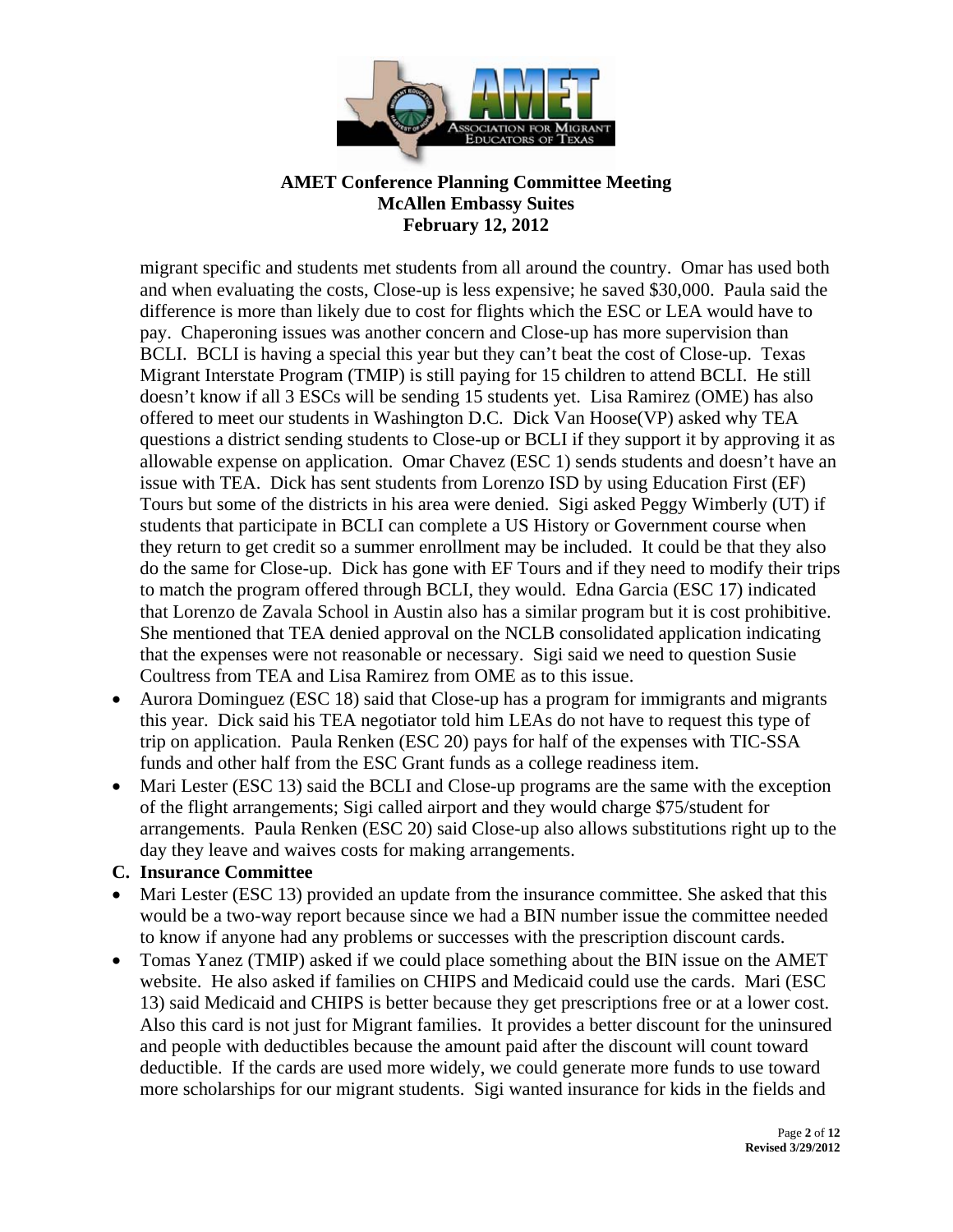

the insurance card was suggested by insurance company. If we need additional cards, let Mari know. If problems, have the pharmacy call the number on the card.

 Jennifer Rutherford (Treasurer) asked if committee chair would send an email out to all directors when the BIN problem is fixed.

## **III. New Business**

## **A. Invited Guests**

- Pat Meyertholen (MEP Coordinator for OME) and Dr. Lisa Ramirez (Director of OME) were introduced by Sigi.
	- o Dr. Ramirez began by saying that it was not an accident that OME was present. They have a specific reason for being at this meeting. Given that Texas has the second largest MEP program, with re-authorization of ESEA and other things that are going on at federal level that impact State, Lisa wanted AMET to think of ways we can reach each other. The federal program works with MEP through State Directors because the State is the grantee. States sub-grant out to LEAs but that is not the case everywhere. Some States contract their entire program out and not operate the MEP directly. One of the beautiful things of MEP is that it is supplemental so States and LEAs can be completely innovative. One of the things OME is asking is to for us to begin thinking outside the box.
	- o Whenever OME starts talking to States the first thing they ask for is for the Comprehensive Needs Assessment (CNA) for their State. They look at data that will feed into CNA. We can't under estimate the role of parents and Out-of-School Youth (OSY) because many are emancipated youth traveling on their own. From the State CNA, the State will develop Service Delivery Plan (SDP). When we talk about SDP at State level each sub-grantee should be reflecting pieces of SDP in their individual programs. Evaluation of SDP will look at implementation of plan and activities of the SDP. All that information is used to inform next round of implementation of that plan.
	- o With the new model Texas has it is much more transparent with what we all do. On the website there are different models and regulations, reports, etc. so that anyone working with migrant programs have access to that information. If OME gets a call from LEA at local level, they must let the State Director know of that call. OME works with States to build capacity so if OME doesn't know what is needed, they can't build capacity in that area.
	- o Every State should want to help each other because we share the same kids.
	- o In the role of MSIX, Texas MEP has a crucial part. Texas has had its place in the public eye and we need to get those areas addressed. OME wants to help Texas and we need to let them help us. OME wants Texas kids and families doing well because when OME has to justify this program to Congress they want to have the right information to give Congress.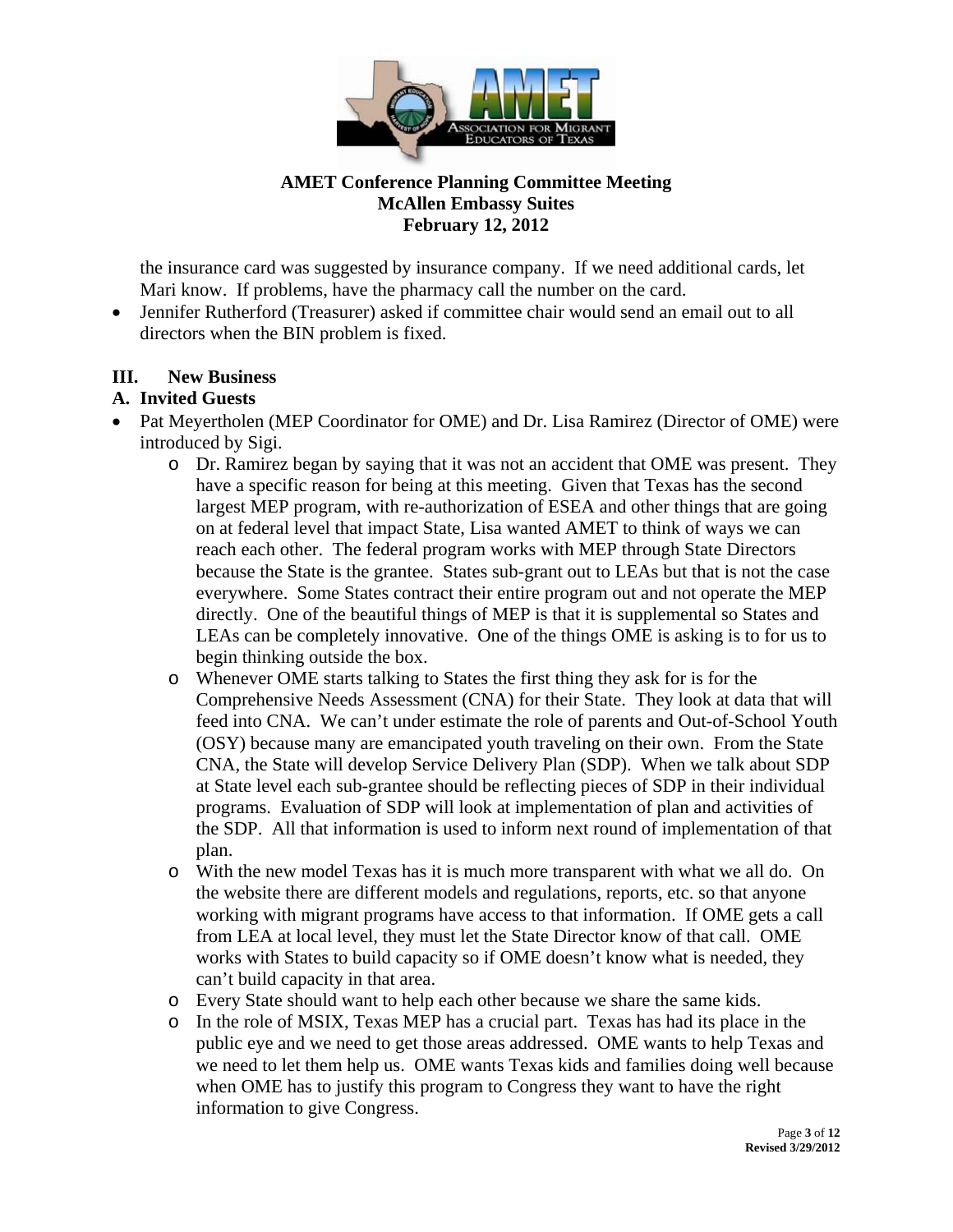

- o Re-authorization still hasn't happened. Proposals are not law yet and won't be until re-authorization happens. There are some bills currently being proposed that have not been passed. Even if re-authorization happened today, it could be years before bill becomes law. It might not happen this year because it is an election year.
- o One such bill was proposed in October 2011 which is US Senator bi-partisan bill to overhaul ESEA approved by the Senate committee. Current bill, presented by Congressman Cline, has support of House republicans but not democrats.
	- In this bill in the Senate side, the State allocation would be modified so the formula would include the average # of children identified in the past 3 years. This would still be ages 3-21 years old, but include kids served in previous summer program. This would add more weight to summer counts. It would also have a hold-harness agreement of 90% of funding it received in the previous year. This would only be for 3 years. If you had a small number but then increased in number, the State would be suffering because it would get the same allocation for 3 years. Tennessee is hurting now. California is the largest and they have so many in their summer program so they won't suffer at all.
	- $\blacksquare$  PFS This bill would give priority to children that made a move the previous year and are failing or have dropped out of school. Some states won't recognize drop-outs until it is in writing. In terms of interpretation, if children are still eligible, why are we not serving them and find a way to make them successful. Too many people have already written them off. LEAs pad their pockets with OSY but don't want to serve them.
	- Coordination of Migrant activities between SEA, SOA, and counterparts in other nations. Currently OME works with Mexico with Memorandum of Understanding (MOU) but are seeing a large group of population that are not Mexican and they don't have this agreement. OME has to make people understand that migrant students are not all immigrants, all ELLs, etc.; mobility is what differentiates migrant students from other students.
	- This bill could propose the creation of grants for interstate and intrastate credit accrual. This would look differently in each State depending on State's graduation requirements. Data would have to be submitted on annual basis. Some of the definitions that would change would be food processor, agricultural fisher and worker, initial processor, temporary and seasonal employment being work that lasts no more than 15 months (now it is 12 mos.); most of children that qualify now in this area would still qualify but perhaps we would have more qualify.
	- We used to have 800,000 students and now 430,000 students. Even if our population would be smaller, we would serve more children.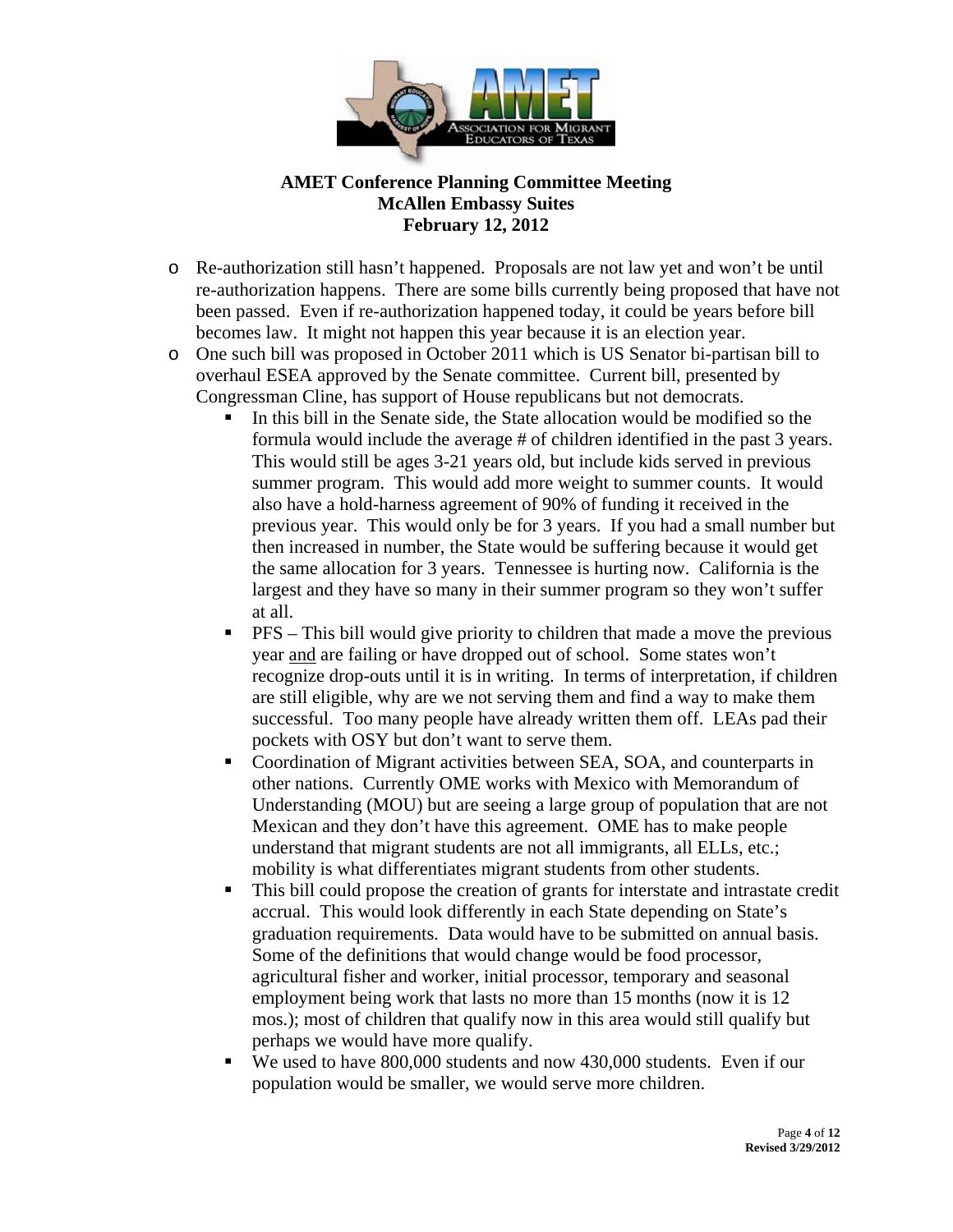

- We need to consider if we are spending more on identification and not enough on services. Currently, we have a lot of students running around with COE and not being served.
- o In the House Bill-
	- State allocation would be same as the one on Senate, average of 3 years and an emphasis on summer program counts.
	- **PFS** would be children failing standards but NO interruption of schooling or mobility is required.
	- The section of combining funds in Schoolwide programs which is prohibited in current statute would be excluded. This is highly detrimental to migrant students.
	- In Coordination of Services, Consortium Programs (SIG Programs) would be eliminated.
	- No changes to definitions.
	- Funding flexibility-separate funds for migrant, ELLs, but all merged under TIA. This would provide flexibility but it might not help migrant kids get services they need. Civil Rights groups have spoken up against this issue.
- o If we want to see entire proposed bills we can see them on websites:
	- www.help.senator.gov
	- www.edworkforce.house.gov
- o Flexibility Waiver and how it impacts the MEP
	- NCLB maintains same overarching goals of ESEA. Under NCLB by 2014 everyone is supposed to be at 100%.
	- Reauthorization has not happened and Secretary Duncan asked for "Flexibility" Waiver for 2013-2014 for AYP, TIA schools that met AYP, corrective action for restructuring. Certain LEAs that don't meet that percentage have requested waiver to transfer 100% of certain grants into TIA.
	- Flexibility can only be given for rigorous or comprehensive programs that meet 4 principles
		- Adopt College and Readiness goals
		- Committee adopt and implement principal and teachers
	- 11 States have applied for these flexibility waivers (Colorado, Florida, Georgia, Tennessee, Indiana, Rhode Island,… and New Mexico)
		- Texas is not one of these states nor is California or Pennsylvania. They can do it later if they want.
		- Texas has said they will have 100% of students by 2014 on target because they have not applied for flexibility.
	- MEP funds may not be used with flexibility waiver (no combination of funds with MEP)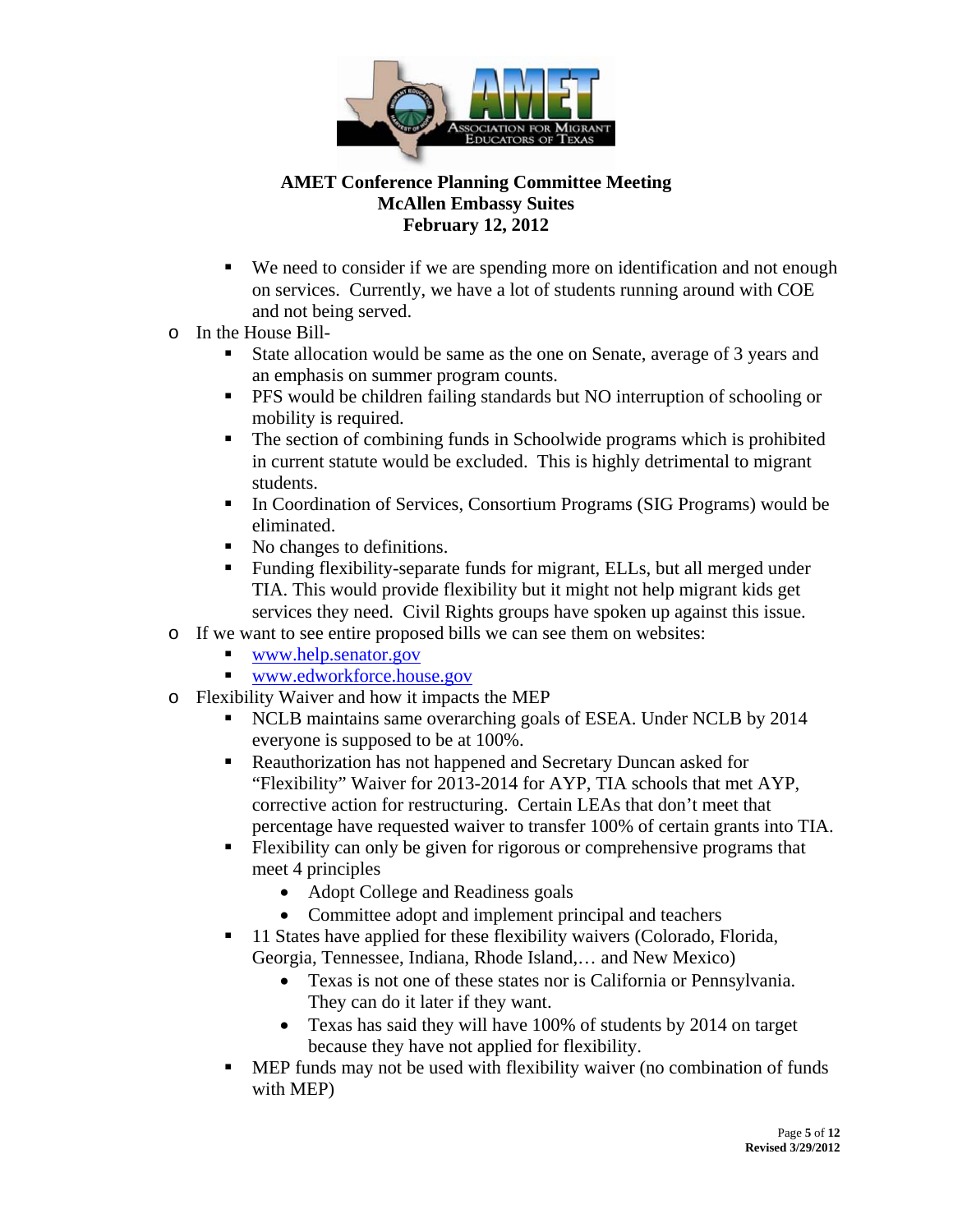

- State PAC also needs to be asked if funds can be combined
- OME is still working with states on accountability to make sure they have what they need.
- We have a smaller pot of funds. This administration is looking for student performance. GPRA (Government Performance Reporting Goals). Each state submits to OME a report of student performance. Texas has already been doing this. MSIX, EDEN, or other ways to send that data.
	- o Group of 9-state directors from each region to look at setting new performance measures at national level. Texas will get to see how they rank on performance measures compared to other states.
	- o OME reports Congressional Justification to Congress to justify the funds they need.
	- o We will also be developing State profiles so that we can share data with State and local MEP. The profiles will highlight States' strengths and show areas where improvements can be made.
	- o Performance Measures that currently are being finalized center on:
		- Percentage of students proficient in reading and math
		- Percentage of MEP students who graduate or are promoted to next grade level (This looks different than graduation rate because it is hard to look at graduation rate for migrant students.)
		- Amount of funding allocated to states per student success (which is defined as number of students graduating or being promoted to next grade level.)
		- **Percentage of students who had already passed Algebra I or enrolled in higher** level math class before entering  $10<sup>th</sup>$  grade
		- The percentage of consolidated records that have been entered into MSIX (In the perfect world, we would have everything on the system for every student.) Agency has invested a tremendous amount of money in this system but it means nothing if we don't use it.
- They will still have developing State profiles so that we can share data with State and local MEP. Texas has all their data in already on MSIX. What New Mexico and Colorado do affect all other States; what we all do, affects all States.
	- o If some States are not using MSIX and our students are considered as dropouts, we need to tell OME so they can contact that State. In statute, States are supposed to transfer student records and if they are not using MSIX to do that, they have to have another system to transfer those records or they are not meeting statute. We need to let Pat Meyertholen know if this is not happening.
	- o Texas is the largest sending State and Texas is entering all the data for students; but we don't just send the transfer. Other States need to put their data into MSIX so Texas has the data on their students when they return to Texas. We must advocate for them.
- Dr. Ramirez addressed the following questions: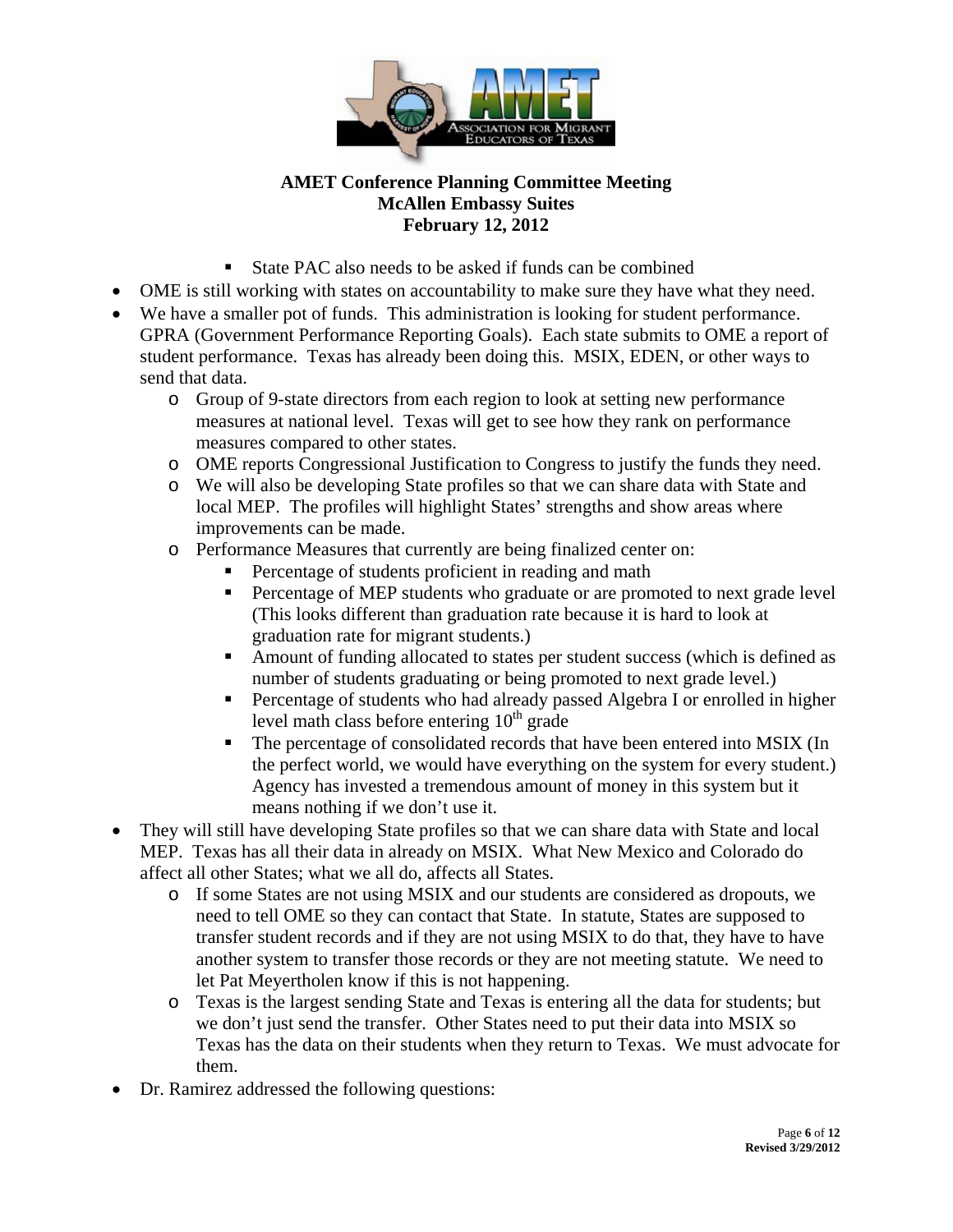

- o Ollala Gonzalez (ESC 15-San Felipe ISD) asked for clarification on data stated above.
- o Mari Lester (ESC 13) asked about performance measures. Dr. Ramirez' answered that collecting success rate in MEP is difficult.
- o Dick Van Hoose (VP) asked how Texas would fare if bills were passed as stated above. Dr. Ramirez said Texas has seen a drop in numbers due to our eligibility criteria so it would hurt Texas. She said we have the capacity at the State level on how this can happen. CNA drives everything. What does Texas need and how are we doing what we said we would be doing. The most detrimental comment has been "doing the same thing we have always done" since it has been 45 years since MEP was implemented.
- o Dick (VP) said it is sometimes hard to be innovative with limited funds. He thinks we are restricted because we are limited by TEA. Maybe there should be better coordination between State and LEAs. Dr. Ramirez said Susie at TEA has been very open with OME even though she has only been there 5 months. Dr. Ramirez reiterated what she said in Nashville about being innovative and having a fresh outlook. When we are doing things that are working, we are afraid to change. We have to change to make it better, not just change it for the sake of changing.
- o The anti-immigration sentiment we have going on currently has impacted our parents. Many parents are afraid to come to meetings, or even go to school for fear of it being a set-up or immigration raid. We need to be innovative like the district that set-up iPads for parents to use in participating in a meeting anonymously so no one knew where they were meeting. This took out the fear factor for parents.
- o OME is very small but committed and mission driven to serve kids. We all have to know that rules and regulations affect our kids and families. Every child we graduate or don't graduate affects our communities. Lisa Gillette is a program officer whom we can call at any time. OME may seem like they are far away, but they are not that far. Arnie Duncan reminds them that they don't work for programs, they work for the government. Today, Dr. Ramirez is working for MEP.
- o Dick (VP) said TEA has done a good job getting money to ESCs since they are critical to meeting needs of the rural populations and getting the information back to LEAs. Dr. Ramirez also coordinates with rural populations because they are her direct neighbors. She is from a rural area and knows that ESC 17 saved them all the time. Some LEAs have under used or not used their ESCs at all.
- o Pat Meyertholen mentioned what ESCs can do to impact funds. One thing they can do is work with the OSY Consortium Grant to help in working with OSY. Typically, LEAs and ESCs work well with dropouts to get them back in school but many OSY are "Here to Work" and don't want to go to school. We need to do a better job and AMET can be proactive with this area to determine what can be done. The numbers of summer programs have gone down. Since many AMET directors are from ESC,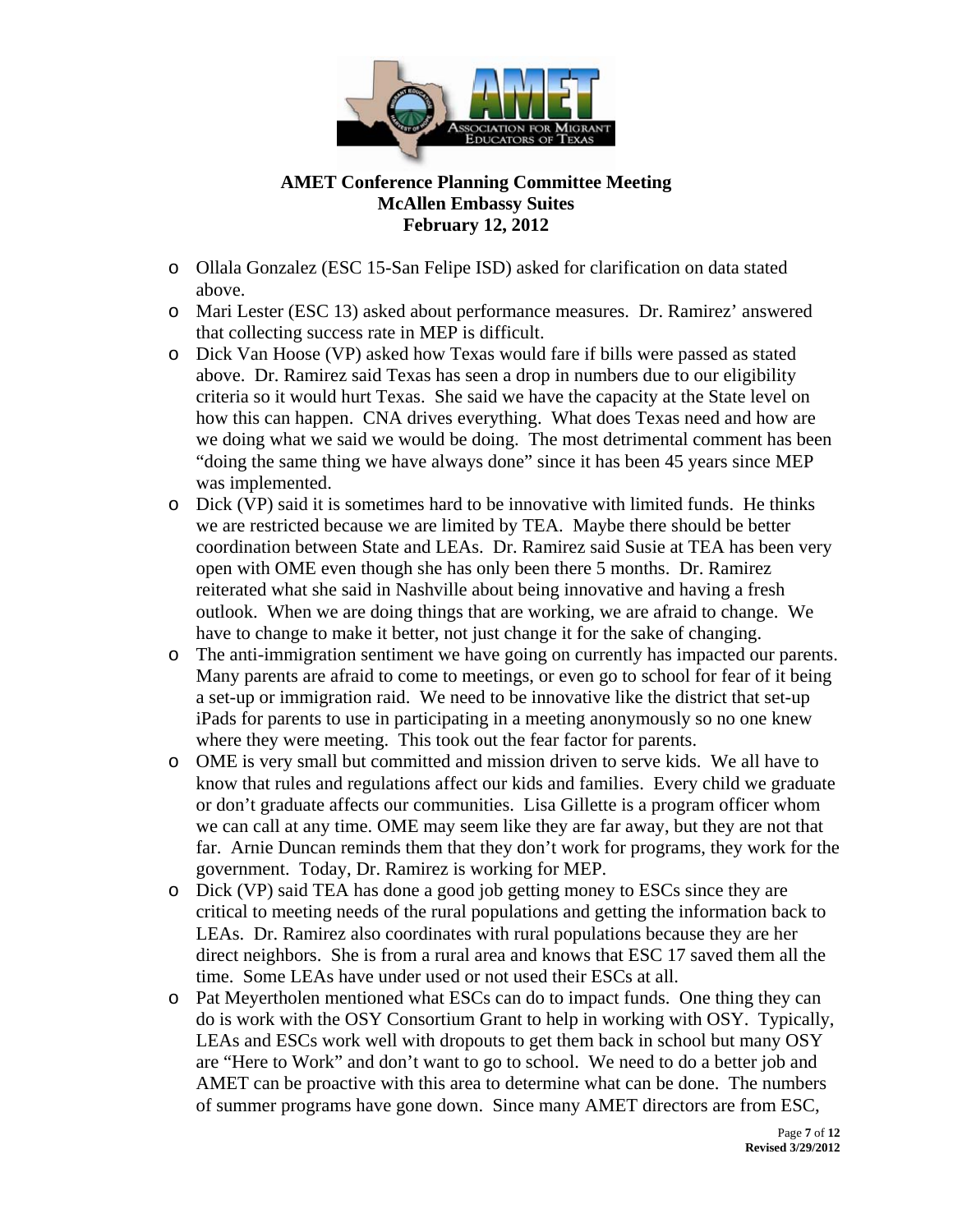

we need to think outside of box in the summer math programs that can have an impact on future funding. It is easy to serve the little kids but we have to do a better job of serving the middle school. There are some simple things you can do such as finding out how these children that are most at risk can be helped. We have many HEP and CAMP programs that want to work with this population of kids. Washington State is right behind Texas. Washington has already set up middle school and high school programs to go to CAMP and HEP programs. CAMP only pays for 1 year but at St. Edwards University CAMP they have many endowments and private funds that can fund students' 4 years in college.

- o Edna Garcia (Plainview ISD) has parents wanting to be part of summer program so they are looking at family program for summer. Lisa said some programs have technology program for the parents. Health and Nutrition programs for parents in the summer.
- o Dr. Ramirez said this is a time for change in Texas but every state is only as strong and their leader. Susie Coultress (TEA) is a strong leader and OME is prepared to stand by and support Susie. Sometimes the answer is "No" but just because they don't say "Yes" on everything doesn't mean we have to stop asking. They are very happy to collaborate with AMET on State Conference.
- Susie Coultress (TEA) is from Laredo and a child of migrant parents. As an educator she was teacher of migrant kindergarten class for her first assignment in Laredo ISD; was also parent educator in the Valley, San Antonio, and Round Rock area; and district coordinator for bilingual/ESL and migrant programs. Forty percent of migrant students are ELLs. Susie's style of leadership is open door policy. Susie has been at TEA for 6 years in Bilingual/ESL Program. Five months ago she was assigned Director of Title III and Migrant; and she kept Bilingual/ESL program. Susie's passion is just as strong. She has 24 hour turnaround on calls. Susie will give AMET her cell phone so we can feel comfortable calling her directly. The Migrant Education Program is now under C&I Division but it was never left without a leader.
	- o Susie mentioned that one thing that was brought forth to her since she became Director was the 5% ADA exception  $(1<sup>st</sup>$  and  $6<sup>th</sup>$  six weeks are taken out of the equation for ADA). Migrant kids are not present at the beginning of the year or at the end. You have to have 5% migrant population of entire student population before this exception will go into effect. This rule was established in 1991-1992 Chapter 129 TAC. TEA has proposed this to be changed to 3%.
	- o Another proposed change is to have ID&R and NGS training online.
	- o Dick (VP) comments that AMET is representing the entire state and we all have a passion to serve our migrant students. We need TEA to support LEAs in their innovative thinking and provide more local control.
	- o Dr. Ramirez said AMET and meetings such as this provide healthy conversations. Many States don't have an organization that can be the voice for MEP. OME gives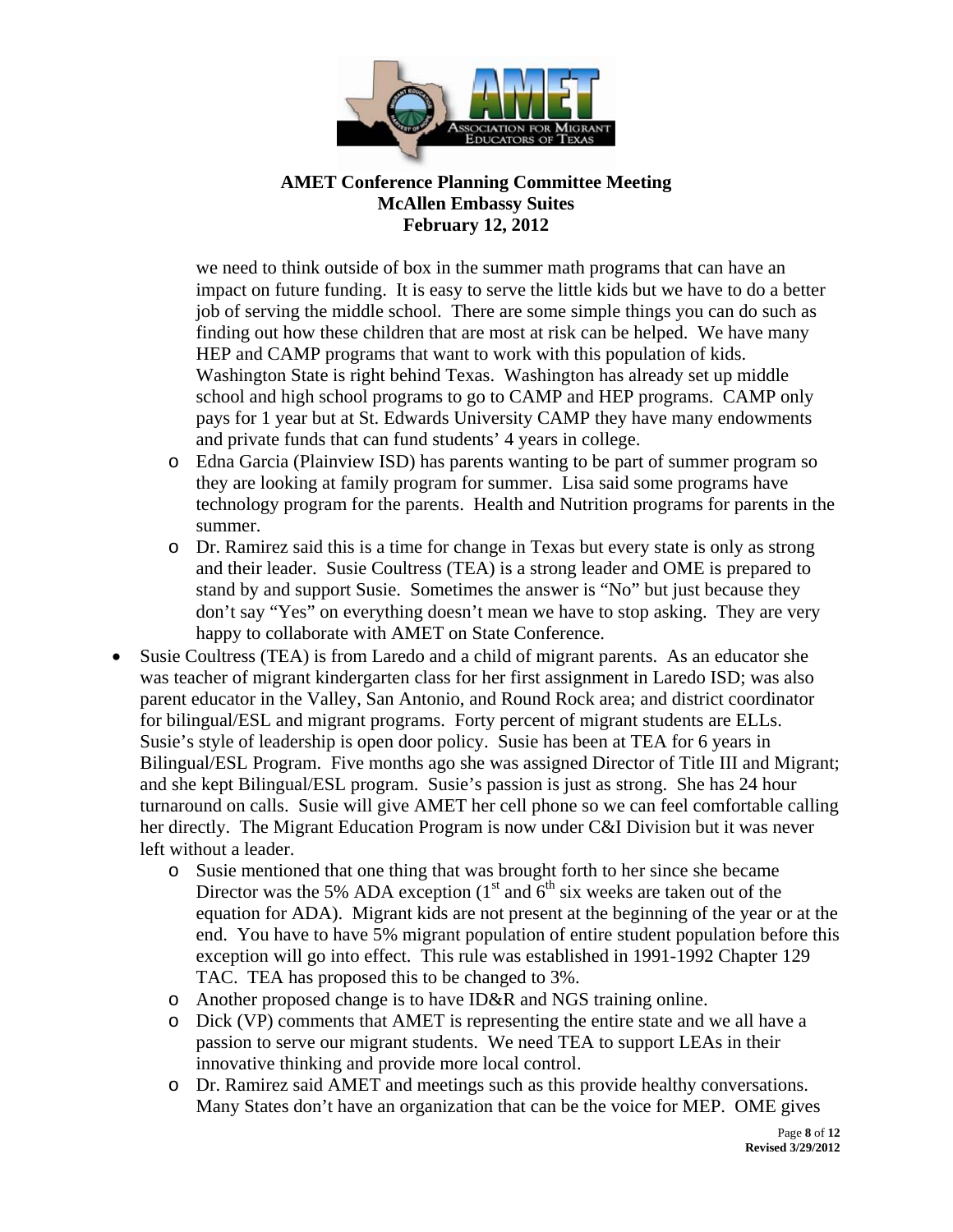

grant to State and they go back to SEA when they see something that is not following statute. This is why it is so important to know what the State Delivery Plan (SDP) is so all the needs and activities an LEA and ESC wants to address will meet the SDP.

- o Dr. Ramirez said that when States have a plan for the year but have money left in the budget they didn't use, it hurts the State because a little bit will add up very fast. If the State didn't use it the previous year, why would OME give them more? We should be mindful of MEP budgets. Edna (Plainview ISD) said sometimes we are afraid to spend it if it is not the right way. Lisa said that is why we need TEA for technical assistance to LEAs on how MEP funds are spent.
- o Susie (TEA) realized TEA needs to provide more guidance on allowable MEP expenses and activities. MEP State team needs to have meetings with auditors for consistency. Susie wants us to send requests and if activities are tied to Comprehensive Needs Assessment (CNA) and SDP it will be approved and allowable. It must be documented that it was a need. If one LEA doesn't have the activity documented but it is a good idea, it is still not allowable. (i.e., going to BLCI or Close-up). Dr. Ramirez suggested starting with the end in mind and work backwards; we won't have to spend money all at end of the year.
- o Dr. Ramirez asked about audit feedback. She mentioned that 133 and AGI audits are federal audits that are all public audits and anyone can see them. We can access them on their website (Harvester has all audits for any State conducted by Federal). Ed.gov website has any educational program public records. If it is State Audit, it is not public until released by TEA.
- o Mari Lester (ESC 13) asked where we might go to get information that is Statewide on Migrant, such as the fact that 40% of migrant students are ELLs. Susie (TEA) mentioned we can see the CSPR data results (2 years behind) on the website.
- Sigi wanted everyone to introduce themselves so Susie and Dr. Ramirez could see the makeup of AMET. He mentioned the need to have TEA representation in the AMET Conference Committees for our State Conference. Susie asked that we send her an email of what our needs are. Sigi also would like to request from HEP and CAMP representative to present at State Conference. TEA would not be at the Board of Directors meetings, but TEA would be at State Conference Committee meetings.
- Pat said this is an awesome opportunity to have AMET and OME collaborate at the 2012 Migrant State Conference. HEP and CAMP will be there first that week. There will be a lot of opportunity for collaboration.
- Dr. Ramirez said in 2006 she came to a Texas Migrant Education Conference and was already trying to make this collaboration happen. AMET has established a great reputation at the National level.
- Sigi thanked OME and TEA for their support of AMET.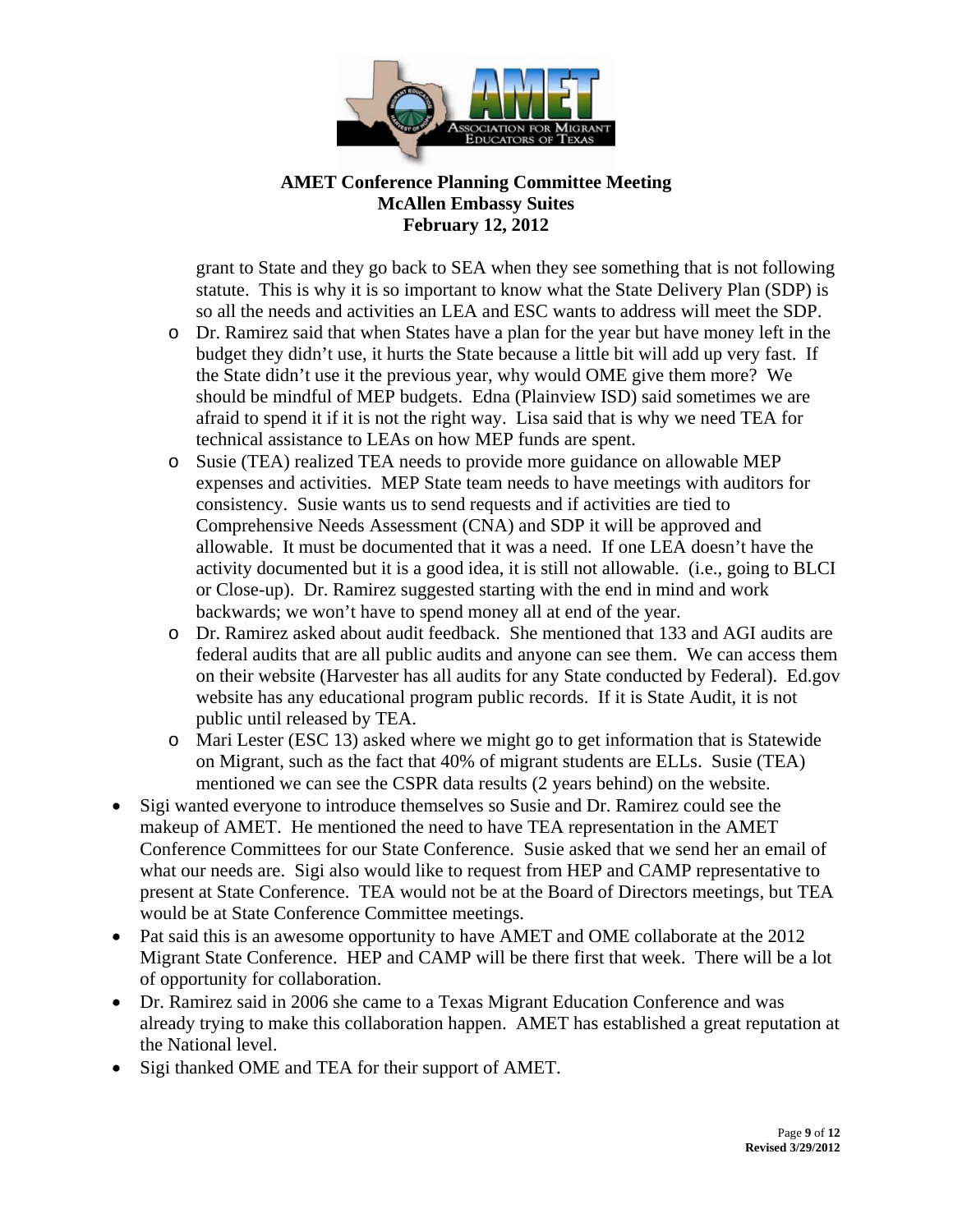

## **B. 2012 Conference**

- Wade Burroughs (Executive Director)-The 2012 Conference will be held on November 14- 16, 2012. It was changed to the second week of November because OME couldn't participate the previous week due to elections. Tuesday and Wednesday OME will have their conference; AMET will open on Wednesday night and continue through Friday. AMET Conference Planning Committee will meet with Pat (OME) on Tuesday, November 14 in the morning to plan the transition and academies OME will conduct for AMET.
- OME will present our Academies on Wednesday afternoon. We hope this won't create a problem since OME can't charge for their sessions and AMET does.
- Paula Renken (ESC 20) asked if OME would use Texas people for their workshops as presenters. Sigi said he would find out and provide an answer after the meeting Tuesday.
- Jennifer (Secretary) asked if we could offer NGS and ID&R sessions on Thursday's breakout sessions. Sigi will suggest that to planning committee. Normally OME has Monday and Tuesday but this year, HEP and CAMP are conducting their conference Sunday through Monday; OME will hold their conference Monday through Wednesday.
- Wade explained that AMET has the Hilton or the Pearl (Formerly the Sheraton). When those are posted on AMET, we need to make reservations. We will have the AMET Board of Directors' meeting Tuesday evening.
- There is a concern that AMET might not be able to have vendors at the conference because we only have 2 breaks on Thursday and none on Friday.
- Tomas (TMIP) voiced a concern that it will be longer now that OME will be presenting Tuesday through Wednesday and AMET Wednesday through Friday.
- Sigi mentioned OME can't do anything after 5 p.m.
- Wade said a lot of OME's participants are from out-of-state people and they might be able to stay for AMET conference. We have no history on this so it is hard to guess.
- Sigi said it is important to have good keynote speakers for opening and closing to bring participants and keep them through Friday.
- Jennifer asked if we are encouraging out-of-state people to join AMET. Wade said we are.
- Susie said TEA will be at the AMET conference so we might want to have TEA present on Friday.
- Wade's recommendation is that we don't have anything on Wednesday evening and combine the social with the dance. Sigi doesn't want OME to finish and go home if AMET doesn't start until Thursday morning.

# **C. Committee Chairs' Updates**

By-Laws Committee

 Tomas Yanez (TMIP) said no other recommendations to change By-Laws have come in so we might be close to a good place with them. By-Laws are on AMET website.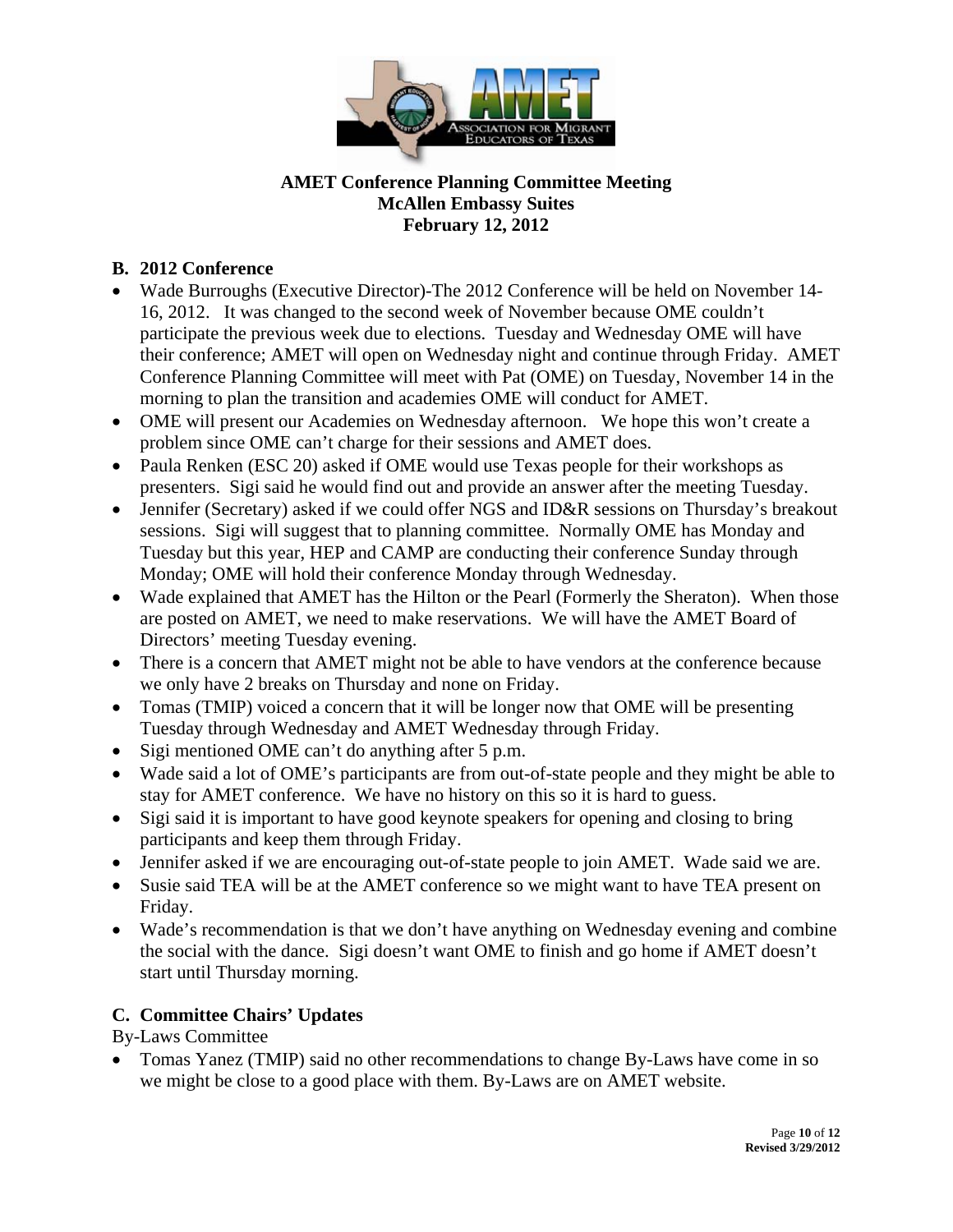

Scholarship Committee

 Mari Lester (ESC 13) reported that Valerie Peake said 10-\$1,000 scholarships and 1-\$2,500 scholarship have been awarded for total of \$12,500. HEB donated \$5,000 and Valerie is speaking to them about another contribution. As regional directors we must make sure students submit applications to regional director by March 31, 2012. Regional directors will review them and send to Valerie. Peggy meets and scored the applications. Each application is scored 2-3 times. Long process of reviewing each application for each criterion. Last year we had about 100 applications from which to select the recipients. There are 5-6 members on the committee. Names are on the website. This year, they will follow the same process. If someone in this room wants to participate as reviewers for the selection of awards, they are welcomed to come to Dallas, TX., May 14-18. If we approve the budget, we will also offer \$12,500 for this year. Valerie is involved in Edudaris and she just dropped in the AMET scholarship and any migrant student that has 2.0 GPA is triggered and emailed to apply.

Fundraising Committee

- Jennifer Rutherford (Treasurer) said we raised \$1,145 at 2011 AMET Conference. The Hat with State pins brought most money (\$200). Patsy Caudill might be able to make another one for 2012 Conference. If we have any State pins, please give them to Jennifer. Simon Silva's prints brought the  $2<sup>nd</sup>$  highest amount. Veronica can bring a Ramon print. Jennifer said the best idea was the silent auction because it brought more money. Vendors also gave some items as fund raisers. Lakeshore also donated items.
- Sigi thanked Jennifer for volunteering to chair this committee.

# **D. Action Items**

Approval of Budget

- Wade explained that 2011 Conference brought in \$39,499.69. Expenses were \$76,527.78, leaving a deficient of \$37,028.09. Costly items were food and hotel. AMET spent \$82,000 for hotel and AV equipment. We had \$38,681.85 net. Projections for 2012 are \$188,000 based on 600 attendees and 15 vendor booths. Total expenditures \$103,350 for a net of \$85,650. If this is approved and is accomplished we would have a profit of \$16,658 after balancing the budget, including the Harvest of Hope (HOH) donation if we decide to contribute again.
- Sigi asked for questions. Tomas asked if scholarships were included and they were not. Tomas asked if the \$500 for each exemplary student was included (5-6) and it was. Dick VanHoose (VP) moved to approve 6 scholarships; Carie Downes (ESC 12) seconded the motion. Motion carried. Wade acknowledged that the items above will be added to the budget.